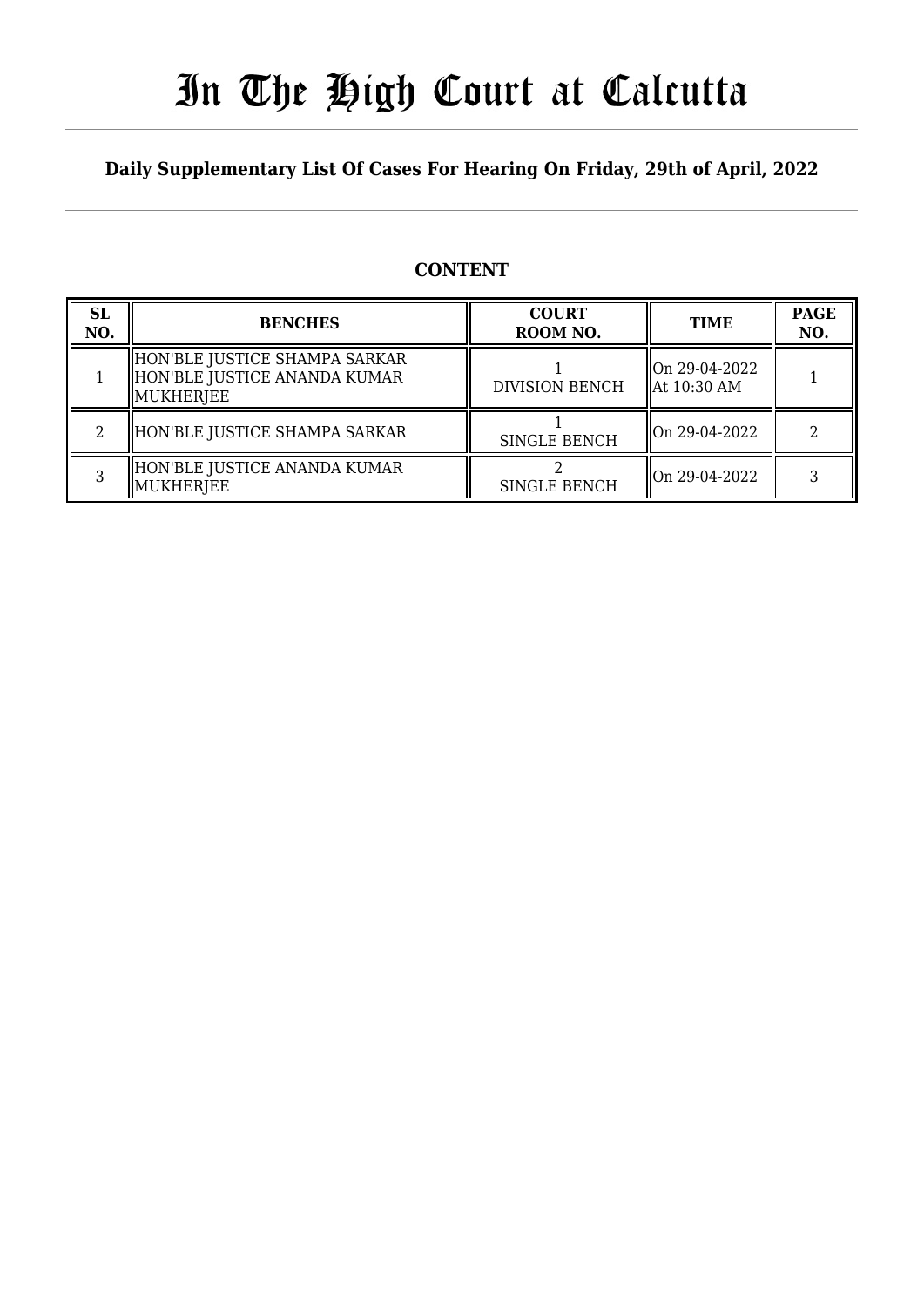

## Calcutta High Court **In The Circuit Bench at Port Blair**

## **Appellate Side**

**DAILY CAUSELIST For Friday The 29th April 2022**

**COURT NO. 1**

**DIVISION BENCH (DB)**

**AT 10:30 AM**

**HON'BLE JUSTICE SHAMPA SARKAR HON'BLE JUSTICE ANANDA KUMAR MUKHERJEE**

#### **FOR JUDGMENT**

|   | CRA/7/2019         | THE STATE<br>VS<br>A.MOHAN @ VELU                    | <b>SUMIT KARMAKAR</b> | RAKESH PAL<br>GOBIND,<br>S.C.MISHRA                          |
|---|--------------------|------------------------------------------------------|-----------------------|--------------------------------------------------------------|
|   | IA NO: CRAN/1/2021 |                                                      |                       |                                                              |
| 2 | WP.CT/3/2022       | S. RAVINDRAN<br>VS<br>THE UNION OF INDIA AND<br>ORS. | <b>ANJILI NAG</b>     | <b>SHATADRU</b><br>CHAKRABORTY,<br><b>RAMENDU</b><br>AGARWAL |
|   |                    | <b>APPLICATION</b>                                   |                       |                                                              |
| 3 | CRA(DB)/1/2022     | ANIMESH MAJUMDER @<br>MAZUMDER<br>VS<br>THE STATE    | S. AJITH PRASAD       |                                                              |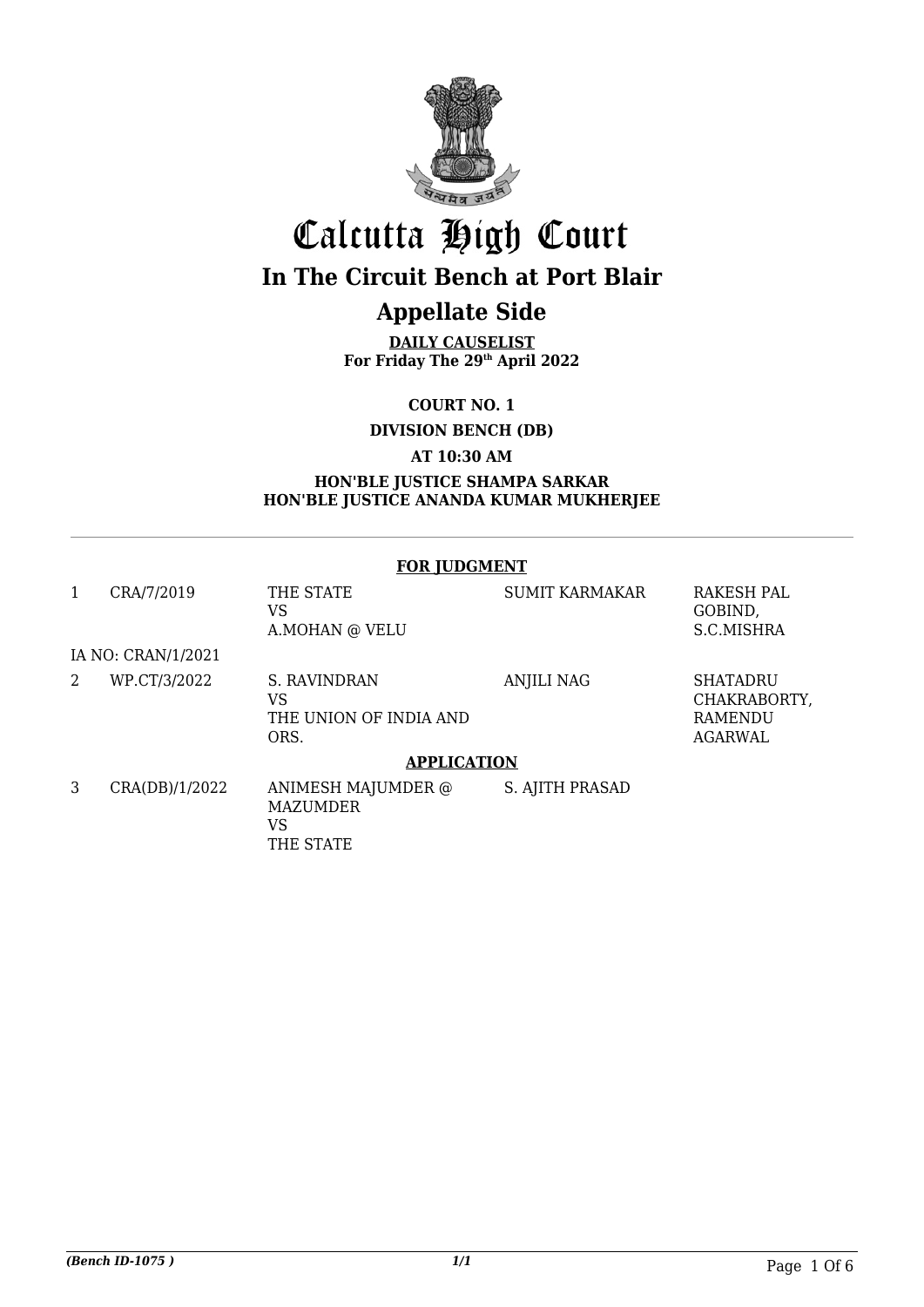

## Calcutta High Court **In The Circuit Bench at Port Blair**

### **Appellate Side**

**DAILY CAUSELIST For Friday The 29th April 2022**

**COURT NO. 1**

**SINGLE BENCH (SB)**

#### **HON'BLE JUSTICE SHAMPA SARKAR**

### **MOTION**

| 1 | WPA/140/2022 | M.S. RAJA<br>VS<br>THE ANDAMAN AND<br>NICOBAR ADMINISTRATION<br>AND ORS.                     | <b>S.AJITH PRASAD</b> |
|---|--------------|----------------------------------------------------------------------------------------------|-----------------------|
| 2 | WPA/141/2022 | C. CHINNAMMAL<br>VS<br>THE SUPERINTENDING<br>ENGINEER AND ANR.                               | V.D. SIVA BALAN       |
| 3 | WPA/156/2022 | PRITI LAXMI SINGH<br>VS<br>ANDAMAN AND NICOBAR<br>STATE COOPERATIVE BANK<br>LIMITED AND ORS. | G. BINNU KUMAR        |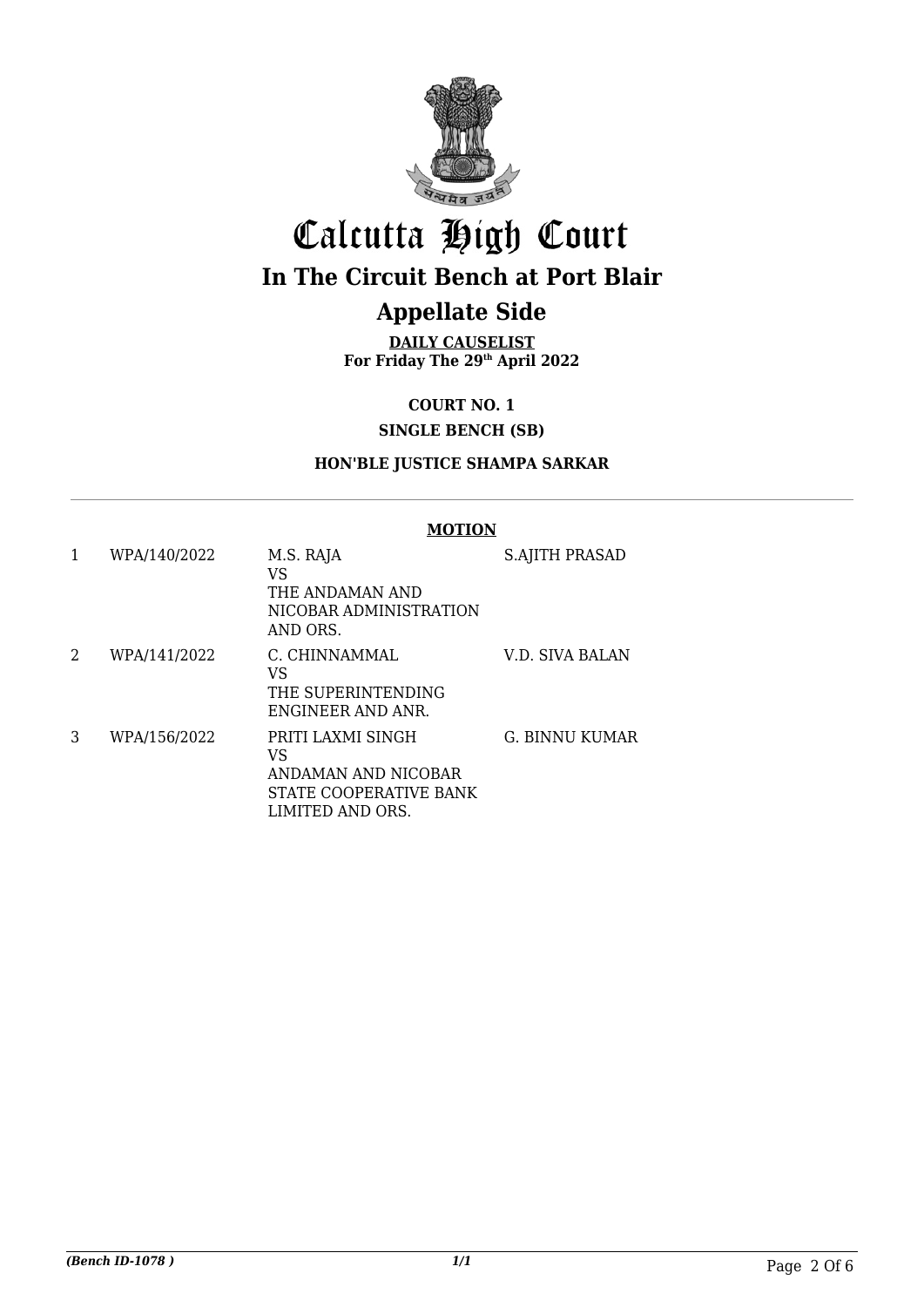

## Calcutta High Court **In The Circuit Bench at Port Blair**

### **Appellate Side**

**DAILY CAUSELIST For Friday The 29th April 2022**

**COURT NO. 2**

#### **SINGLE BENCH (SB)**

#### **HON'BLE JUSTICE ANANDA KUMAR MUKHERJEE**

|                | <b>FOR JUDGMENT</b> |                                                                                                                                      |                                            |                                       |  |  |
|----------------|---------------------|--------------------------------------------------------------------------------------------------------------------------------------|--------------------------------------------|---------------------------------------|--|--|
| $\mathbf{1}$   | CRR/15/2021         | SWAPAN KUMAR DUTTA<br><b>VS</b><br>THE STATE                                                                                         | K.M.B.JAYAPAL,<br>G.MINI                   | <b>SUMIT KARMAKAR</b>                 |  |  |
| $\overline{2}$ | WPA/252/2021        | M/S SREEHRI FABRICATOR<br><b>AND ANR</b><br><b>VS</b><br>UNION OF INDIA AND ORS.                                                     | <b>ABIR LAL</b><br><b>CHAKRAVORTI</b>      | <b>SHATADRU</b><br><b>CHAKRABORTY</b> |  |  |
| 3              | CRR/5/2022          | MEERA<br><b>VS</b><br>HARBANS SINGH                                                                                                  | DEEP CHAIM KABIR,<br><b>S.AJITH PRASAD</b> |                                       |  |  |
| 4              | CRR/6/2022          | V. RAJAN<br><b>VS</b><br>THE STATE                                                                                                   | RAKESH PAL GOBIND                          | <b>S.KARMAKAR</b>                     |  |  |
|                |                     | <b>FOR HEARING</b>                                                                                                                   |                                            |                                       |  |  |
| 5              | WPA/282/2019        | <b>MANOJ PAUL</b><br><b>VS</b><br>THE UNION TERRITORY,<br><b>ADMINISTRATION OF</b><br>ANDAMAN AND NICOBAR<br><b>ISLANDS AND ORS.</b> | <b>IN PERSON</b>                           | <b>SHATADRU</b><br><b>CHAKRABORTY</b> |  |  |
| 6              | WPA/137/2020        | MOHD. NASRULLAH<br><b>VS</b><br>THE COMMISSIONER,<br><b>GOOD AND SERVICE TAX</b><br>AND ORS.                                         | <b>ANANDA HALDER</b>                       | A.K.MANDAL                            |  |  |
| 7              | WPA/139/2020        | <b>RITA SIL</b><br><b>VS</b><br>THE ADMINISTRATOR<br>(LIEUTENANT GOVERNOR)<br>AND ORS.                                               | <b>ANJILI NAG</b>                          | <b>ARUL PRASANTH</b>                  |  |  |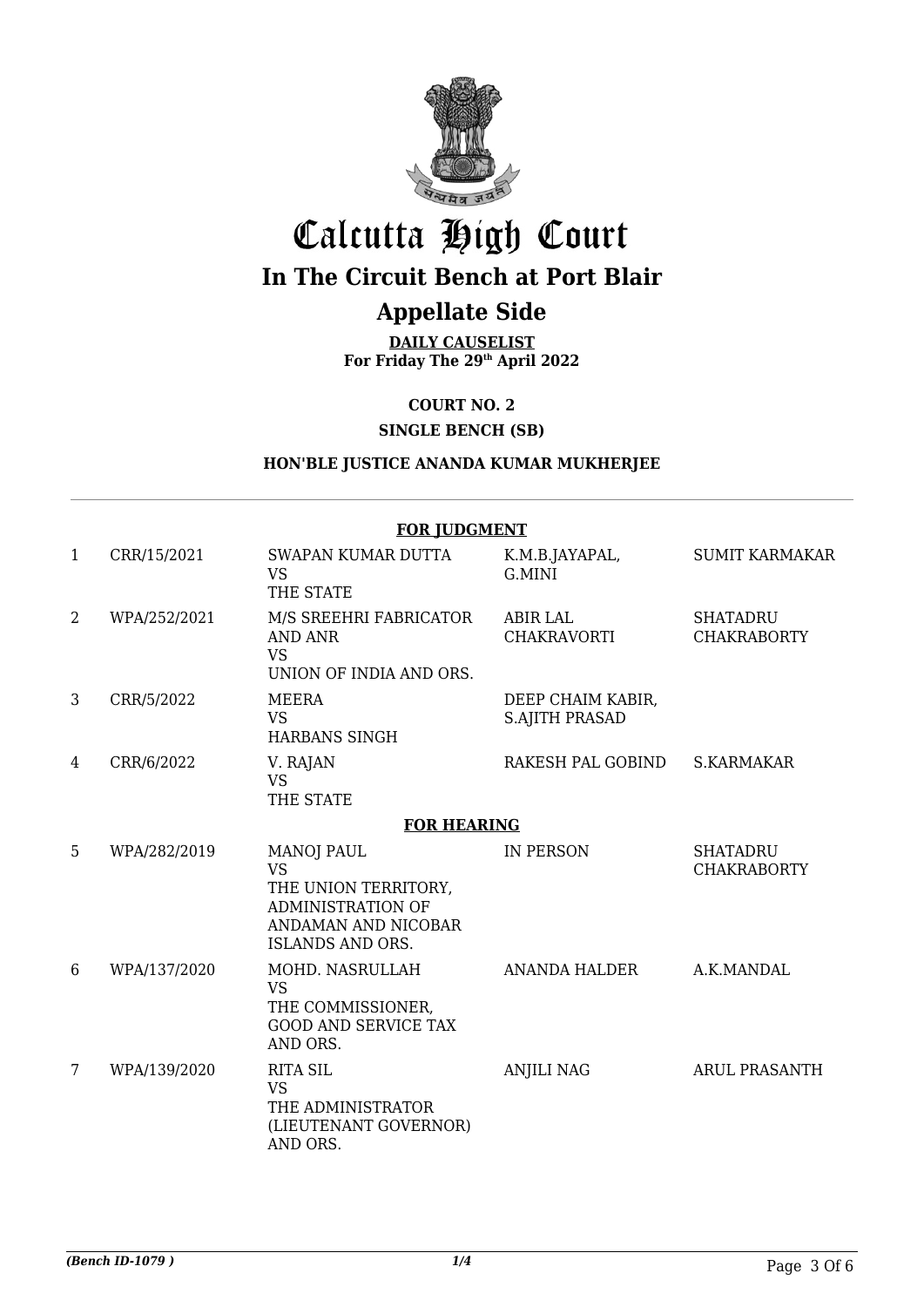|    | wt8 WPA/190/2021 | <b>RITA SIL</b><br><b>VS</b><br>THE ADMINISTRATOR<br>(LIEUTENANT GOVERNOR)<br>AND ORS.                     | <b>ANJILI NAG</b>                         | <b>ARUL PRASANTH</b>                                               |
|----|------------------|------------------------------------------------------------------------------------------------------------|-------------------------------------------|--------------------------------------------------------------------|
| 9  | WPA/149/2020     | M/S T.T. TRADING<br>COMPANY AND ANR.<br><b>VS</b><br>THE ANDAMAN AND<br>NICOBAR ADMINISTRATION<br>AND ORS. | ANJILI NAG, SHIPRA<br><b>MANDAL</b>       | <b>ARUL PRASANTH</b>                                               |
| 10 | WPA/3052/2020    | PEARLESCENT MERITECH<br>PVT. LTD. AND ANR.<br><b>VS</b><br>UNION OF INDIA AND ORS.                         | <b>ANJILI NAG</b>                         | V.TIWARI                                                           |
| 11 | CRA/1/2021       | <b>SAMEER MONDAL</b><br><b>VS</b><br>THE STATE                                                             | <b>GOPALA BINNU</b><br><b>KUMAR</b>       | A.S.ZINU                                                           |
| 12 | SAT/3/2021       | <b>SWAPAN MISTRY</b><br><b>VS</b><br>SUDHIR CHANDRA DAS<br>AND ORS.                                        | <b>ANANDA HALDER</b>                      | <b>GOPALA BINNU</b><br><b>KUMAR</b>                                |
| 13 | CRA/18/2021      | K. DURYODHAN<br><b>VS</b><br>THE STATE AND ANOTHER                                                         | DEEP CHAIM KABIR,<br><b>AJITH PRASAD</b>  | A.S.ZINU                                                           |
| 14 | WPA/44/2021      | ASHA, ASSISTANT<br>ENGINEER-I<br><b>VS</b><br>THE LT. GOVERNOR AND<br>ORS.                                 | RAJINDER SINGH,<br><b>TAPAN KUMAR DAS</b> | <b>SHATADRU</b><br>CHAKRABORTY,<br>ARUL PRASANTH,<br>K.VIJAY KUMAR |
| 15 | WPA/46/2021      | M. MEGHAVARNAM AND<br>ORS.<br><b>VS</b><br>THE DIRECTOR GENERAL<br>OF SHIPPING AND ORS.                    | ANJILI NAG, SHIPRA<br><b>MANDAL</b>       | TULSI LALL,<br>A.K.MANDAL                                          |
| 16 | WPA/58/2021      | KAUSHALYA DEVI<br><b>VS</b><br>THE LIEUTENANT<br><b>GOVERNOR AND ORS.</b>                                  | K. M. B. JAYAPAL                          | <b>SHATADRU</b><br><b>CHAKRABORTY</b>                              |
| 17 | WPA/60/2021      | PREM KUMARI<br><b>VS</b><br>THE LIEUTENANT<br><b>GOVERNOR AND ORS.</b>                                     | K.M.B.JAYAPAL                             | <b>SHATADRU</b><br><b>CHAKRABORTY</b>                              |
| 18 | WPA/61/2021      | PREM LALL<br><b>VS</b><br>THE LIEUTENANT<br><b>GOVERNOR AND ORS.</b>                                       | K.M.B. JAYAPAL                            | <b>SHATADRU</b><br><b>CHAKRABORTY</b>                              |
| 19 | WPA/62/2021      | DEEPAK LALL<br><b>VS</b><br>THE LIEUTENANT<br><b>GOVERNOR AND ORS.</b>                                     | K.M.B.JAYAPAL                             | <b>SHATADRU</b><br><b>CHAKRABORTY</b>                              |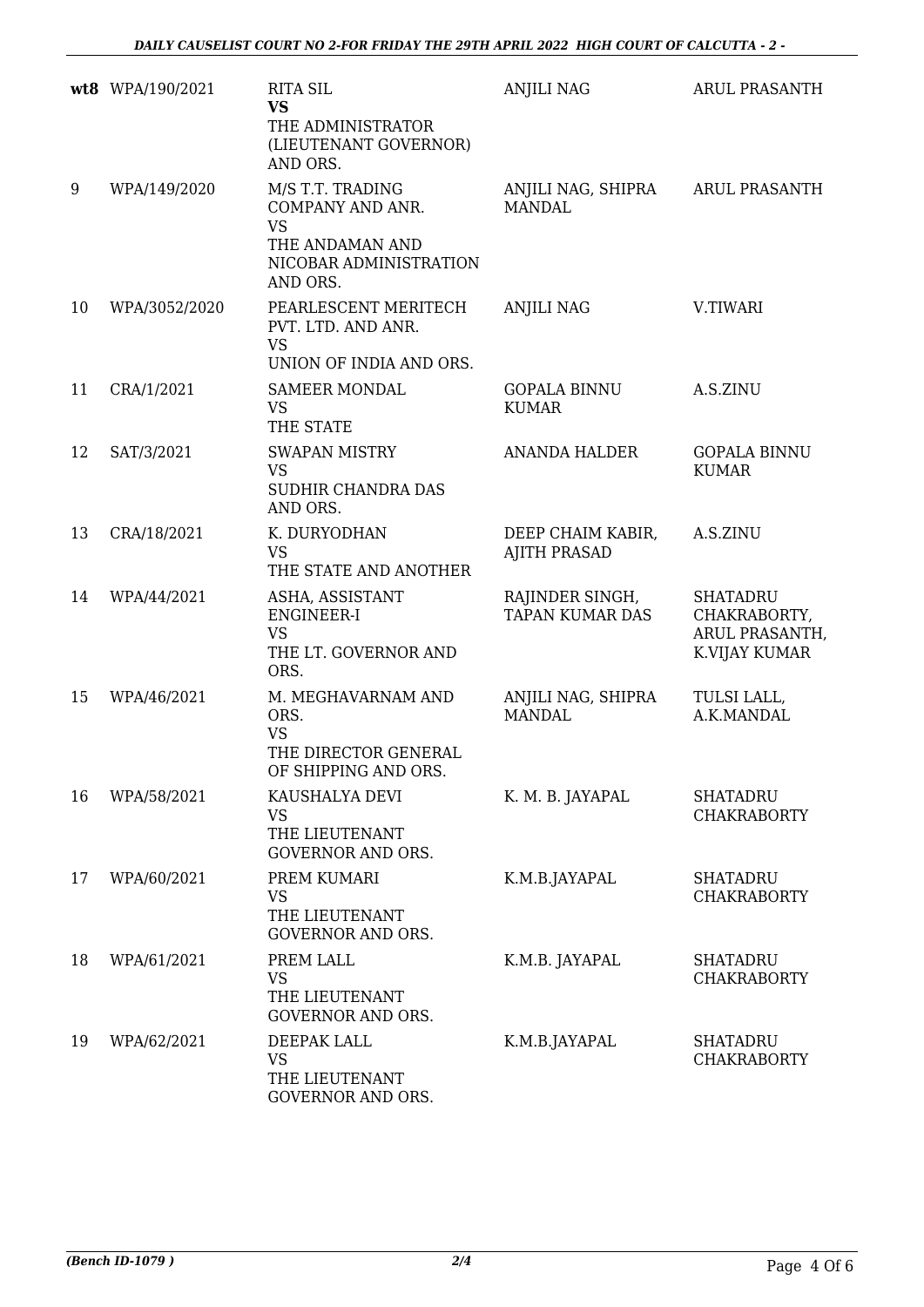| 20 | WPA/65/2021  | KAILASH KUMARI<br><b>VS</b><br>THE LIEUTENANT<br><b>GOVERNOR AND ORS.</b>                                               | K.M.B JAYAPAL                           | <b>SHATADRU</b><br><b>CHAKRABORTY</b>                               |
|----|--------------|-------------------------------------------------------------------------------------------------------------------------|-----------------------------------------|---------------------------------------------------------------------|
| 21 | WPA/74/2021  | N. R. SUDHEER KUMAR<br>AND ORS.<br><b>VS</b><br>THE HON'BLE LIEUTENANT<br><b>GOVERNOR AND ORS.</b>                      | <b>GOPALA BINNU</b><br><b>KUMAR</b>     | <b>SHATADRU</b><br><b>CHAKRABORTY</b>                               |
| 22 | WPA/76/2021  | <b>RAM BHAJAN</b><br><b>VS</b><br>THE LIEUTENANT<br><b>GOVERNOR AND ORS.</b>                                            | K.M.B JAYAPAL                           | <b>SHATADRU</b><br><b>CHAKRABORTY</b>                               |
| 23 | WPA/126/2021 | SMTI. PAVITRA KUMARI<br><b>VS</b><br>THE ANDAMAN AND<br>NICOBAR ADMINISTRATION<br>AND ORS.                              | K.M.B.JAYAPAL AND<br>G. MINI            | <b>RAMENDU</b><br>AGARWAL, G.BINNU<br><b>KUMAR</b>                  |
| 24 | WPA/135/2021 | <b>GANGA DIN</b><br><b>VS</b><br>THE ANDAMAN AND<br>NICOBAR ADMINISTRATION<br>AND ORS.                                  | K.M.B.JAYAPAL,<br>G.MINI                | <b>AJAY KUMAR</b><br><b>MANDAL</b>                                  |
| 25 | WPA/150/2021 | SMTI. E. SHYAMALA<br><b>VS</b><br>THE TEHSILDAR AND ORS.                                                                | VISHAL KR. BISWAS,<br><b>ANJILI NAG</b> | <b>SHATADRU</b><br><b>CHAKRABORTY</b>                               |
| 26 | WPA/194/2021 | ANDAMAN SARVAJANIK<br>NIRMAN VIBAGH MAZDOOR<br>SANGH AND ANOTHER<br><b>VS</b><br>THE LT. GOVERNOR AND<br><b>OTHERS</b>  | <b>G.BINNU KUMAR</b>                    | SALIM MOHAMMED,<br><b>V.D.SIVABALAN</b>                             |
| 27 | WPA/199/2021 | SHONA LAVALAI ROY AND<br><b>ANOTHERS</b><br><b>VS</b><br>THE ANDAMAN AND<br>NICOBAR ADMINISTRATION<br><b>AND OTHERS</b> | KMB JAYAPAL, G MINI                     | <b>ARUL PRASANTH</b>                                                |
| 28 | WPA/222/2021 | P.AMEENA KUTTY<br><b>VS</b><br>ANDAMAN AND NICOBAR<br>ADMINISTRATION AND<br>ORS.                                        | MOHAMMED<br><b>TABRAIZ</b>              | RAMENDU<br><b>AGARWAL</b>                                           |
| 29 | WPA/245/2021 | DR.MANGESH ANANDRAO<br><b>BANKAR</b><br><b>VS</b><br>THE CHAIRMAN, ANIMERS                                              | <b>GOPALA BINNU</b><br><b>KUMAR</b>     | RAMENDU<br><b>AGARWAL</b>                                           |
| 30 | WPA/255/2021 | KALPANA GOLDER<br><b>VS</b><br>THE ANDAMAN AND<br>NICOBAR ADMINISTRATION<br>AND OTHERS                                  | <b>GOPALA BINNU</b><br><b>KUMAR</b>     | <b>SHATADRU</b><br>CHAKRABORTY,<br><b>RAMENDU</b><br><b>AGARWAL</b> |